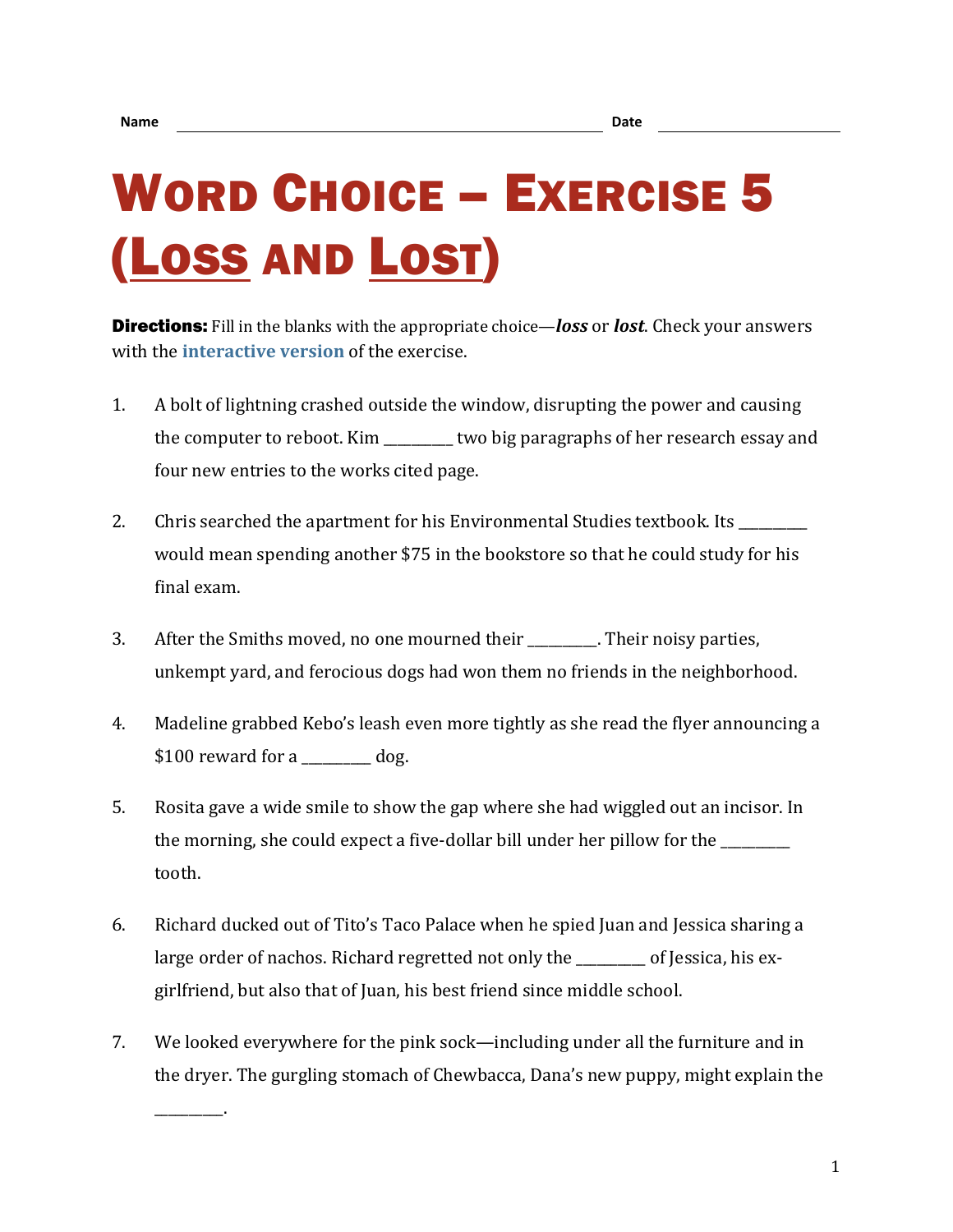- 8. The set of keys eluded Sara, who was already behind schedule and couldn't risk angering her manager Mr. Latoya with another late arrival to work.
- 9. Bernard <u>equal</u> thirty points from his essay grade for not parroting Dr. Grayson's analysis of the novel.
- 10. Cary stared at the top of his head in the bathroom mirror. He worried that the loose strands in the sink signified impending hair \_\_\_\_\_\_\_\_\_\_ and eventual baldness.
- 11. \_\_\_\_\_\_\_\_\_\_ in the crowd of holiday shoppers, Melinda hoped to find her friends as she no longer had money for a bus ride home.
- 12. After a strict diet of low-calorie dog food, Sylvia's Labrador retriever no longer resembles a beach ball on sticks. In fact, the \_\_\_\_\_\_\_\_\_\_ of weight enables Hooper to catch Frisbees in midair again.
- 13. Unable to please Professor Markham with anything he wrote, Anthony withdrew from his contemporary literature class. The three-credit \_\_\_\_\_\_\_\_\_\_ will make a summer semester mandatory if he hopes to graduate next year.
- 14. **Example 1 in a new sci-fi novel, Jerrod didn't realize that the slices of pizza he was** reheating were blackening in the oven.
- 15. Esmeralda was forced to sneak peeks at Jeffrey's chemistry exam because she had \_\_\_\_\_\_\_\_\_\_ the crib sheet she had carefully prepared the night before.
- 16. When Jeffrey caught Esmeralda sneaking peeks at his chemistry exam, he immediately \_\_\_\_\_\_\_\_\_\_ respect for his tablemate.
- 17. Jeffrey's \_\_\_\_\_\_\_\_\_\_ of respect for Esmeralda means that she will not have his company at next week's homecoming festivities.
- 18. When Tamika left her biology notebook on the city bus, she regretted the \_\_\_\_\_\_\_\_\_\_ of her twelve-page research paper more than the twenty-dollar bill tucked in a pocket.